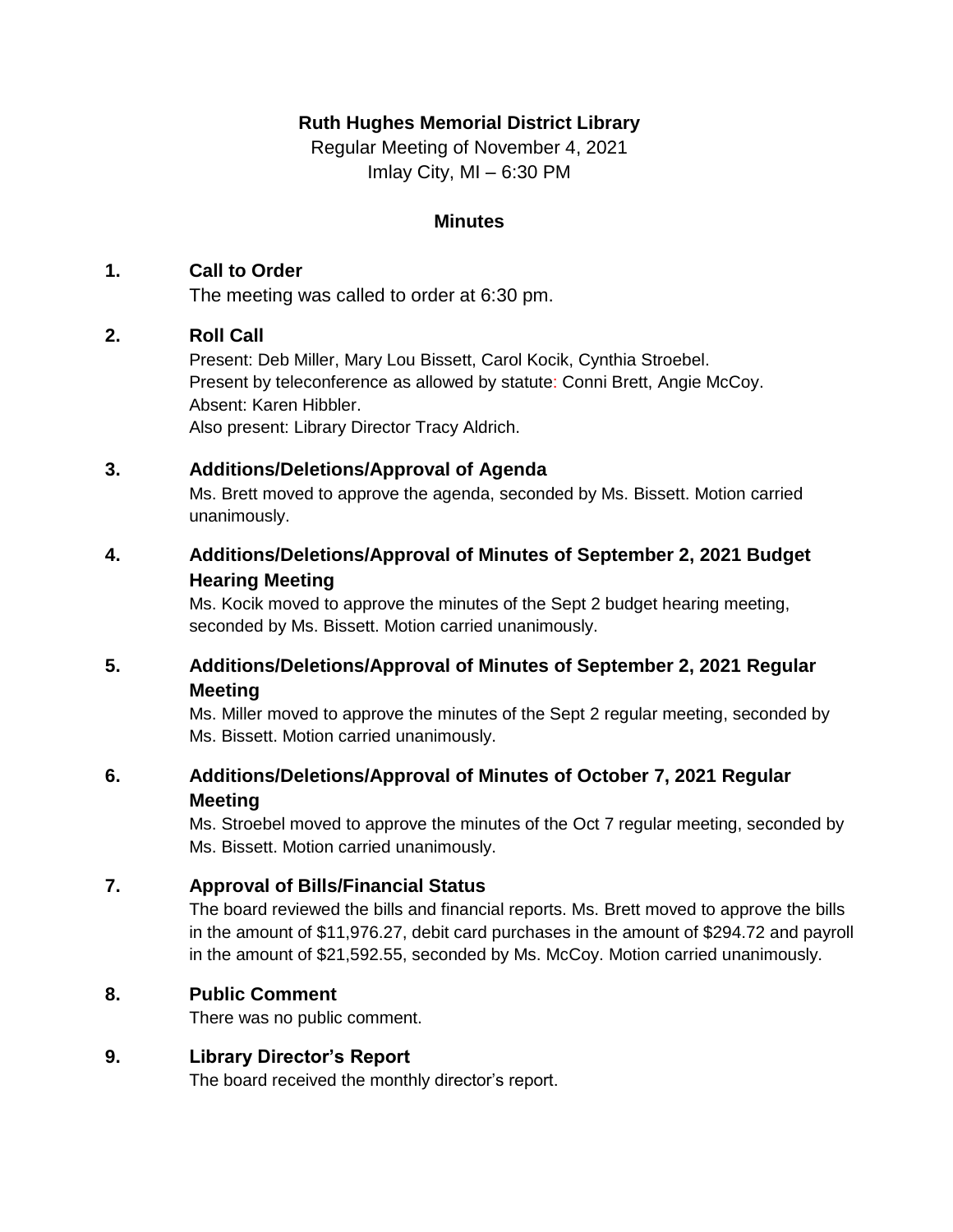### **10. Committee Reports**

There were no committee reports.

### **11. Old Business**

### **A: Novel Coronavirus COVID-19 and the Library**

Ms. Aldrich provided a very detailed COVID-19 report to the board. She stated that for the past two weeks, it had looked like there might be some light visible at the end of the tunnel. New cases had dropped a bit, from 258 per week in Lapeer County to 170 the next week. Weekly deaths stayed constant at about 5. Even at 170 cases a week, the county remained at a High level of transmission, which meant no change to masking and mitigation efforts, but it did look like we might be on the downside.

Unfortunately, today the new numbers came from the state health department, and they have gone back up. Between October 29 and November 3, there were 201 new cases in Lapeer County. Michigan's new cases overall have gone up 41.3% since the previous week, and Michigan now has the second highest number of new cases nationwide.

Additionally, Lapeer County is in the region with by far the highest number of new clusters, 194 in a week (with 157 already ongoing). These clusters represent sort of super-spreader events, where one case in a location is found to have led to many more cases. Most of the clusters are happening in schools, including K-12 schools.

Ms. Aldrich wanted to make it clear why the library is still following the CDC and MIOSHA guidelines regarding masking, and also, and particularly, why we are not yet having in-person, indoors youth programing. She added that the library is participating carefully in community events like Merchant Trick or Treat and Winter Playground, but in a modified format in keeping with safety considerations.

The revised COVID 19 Preparedness and Response policy was reviewed and the following updates were made; on page 2 under *Enhanced Cleaning and Disinfecting* section, the words 'or until' were added after 24 hours and 'will be' was replaced with 'has been' after CDC guidelines. On page 4 under the section '*If an employee qualifies as a Suspected Case, then the Library will'* the word 'or' was added after 24 hours. Ms. Miller moved to adopt the updated guidelines in the COVID-19 Preparedness and Response Plan, seconded by Ms. Stroebel. Motion carried unanimously.

#### **B: Going Fine Free**

The board was presented the updated Circulation Policy. Ms. Stroebel moved to adopt the policy as revised, seconded by Ms. Bissett. Motion carried unanimously.

#### **C: 2020 Annual Report**

The board was presented the updated report with its narrative portion rearranged putting more positive events at the beginning, and the report was received.

### **D: Fence**

Ms. Aldrich spoke to the volunteer at Gateway Church who reported that they looked at the fence and suggested that with the number of sections needing replacement, the best